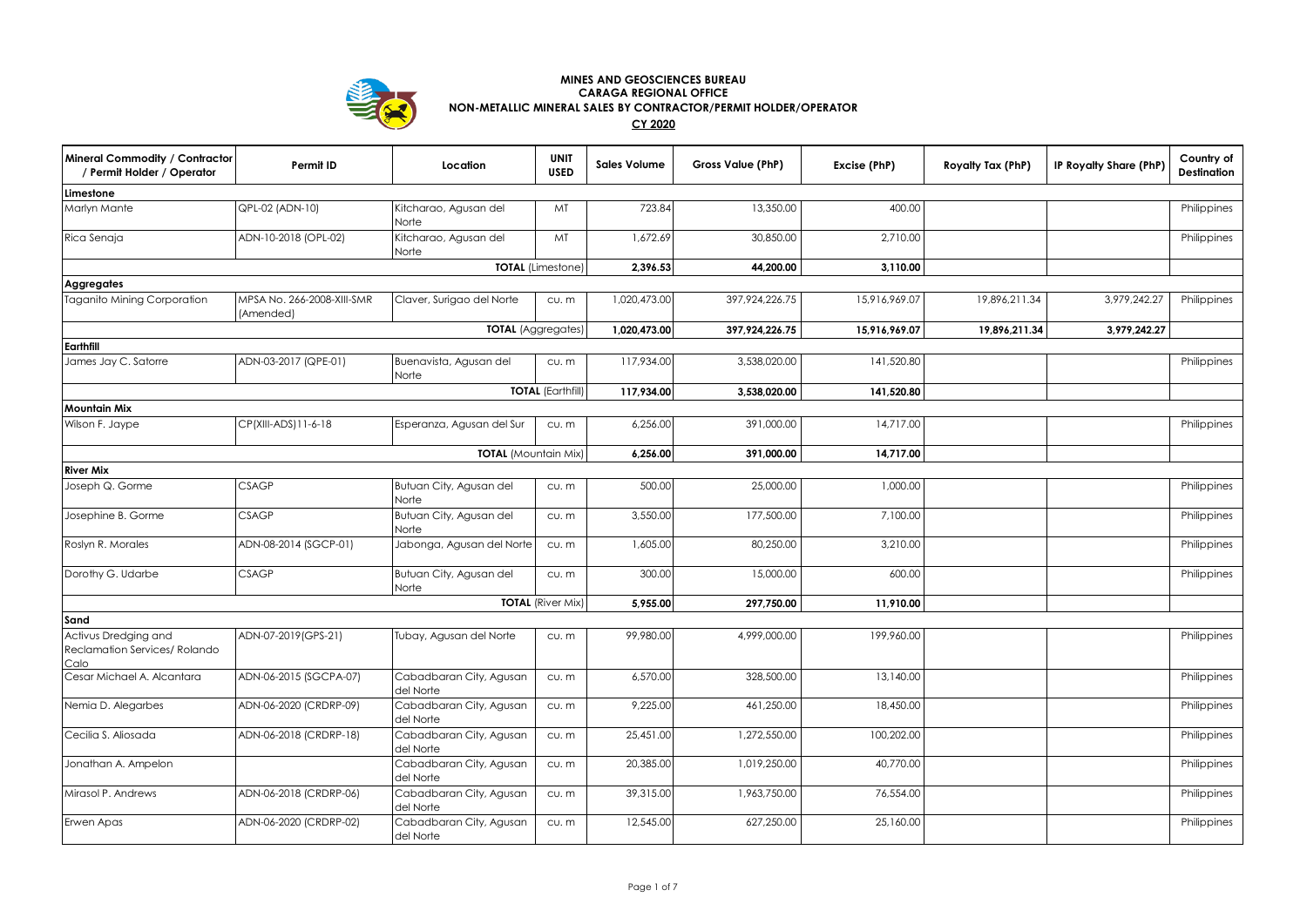| Mineral Commodity / Contractor<br>/ Permit Holder / Operator | Permit ID              | Location                             | <b>UNIT</b><br><b>USED</b> | <b>Sales Volume</b> | Gross Value (PhP) | Excise (PhP) | Royalty Tax (PhP) | IP Royalty Share (PhP) | Country of<br><b>Destination</b> |
|--------------------------------------------------------------|------------------------|--------------------------------------|----------------------------|---------------------|-------------------|--------------|-------------------|------------------------|----------------------------------|
| Marloun M. Augis                                             | ADN-06-2018 (CRDRP-31) | Cabadbaran City, Agusan<br>del Norte | CU. m                      | 9,730.00            | 486,500.00        | 19,460.00    |                   |                        | Philippines                      |
| an G. Bajao                                                  |                        | Las Nieves, Agusan del<br>Norte      | CU. m                      | 6,308.00            | 315,400.00        | 12,616.00    |                   |                        | Philippines                      |
| Roselio A. Bartolome                                         | ADN-11-2020 (SGCP-05)  | Las Nieves, Agusan del<br>Norte      | cu.m                       | 546.00              | 27,300.00         | 1,092.00     |                   |                        | Philippines                      |
| <b>Basilides B. Beray</b>                                    | ADN-06-2018 (CRDRP-04) | Cabadbaran City, Agusan<br>del Norte | cu.m                       | 22,892.00           | 1,144,600.00      | 45,784.00    |                   |                        | Philippines                      |
| Edsil D. Beray                                               | ADN-06-2018 (CRDRP-12) | Cabadbaran City, Agusan<br>del Norte | cu.m                       | 21,941.00           | 1,097,050.00      | 43,882.00    |                   |                        | Philippines                      |
| Lowell D. Beray                                              | ADN-06-2018 (CRDRP-13) | Cabadbaran City, Agusan<br>del Norte | cu.m                       | 22,655.00           | 1,132,750.00      | 45,310.00    |                   |                        | Philippines                      |
| Junelito Bergado                                             |                        | Cabadbaran City, Agusan<br>del Norte | cu.m                       | 4,775.00            | 238,750.00        | 9,550.00     |                   |                        | Philippines                      |
| Junnie Tiu Bermudez                                          | ADN-08-2020 (SGCP-01)  | Jabonga, Agusan del Norte            | cu.m                       | 14,025.00           | 701,250.00        | 28,050.00    |                   |                        | Philippines                      |
| Proceso V. Bonggot                                           | ADN-06-2018 (CRDRP-45) | Cabadbaran City, Agusan<br>del Norte | cu.m                       | 11,660.00           | 583,000.00        | 23,320.00    |                   |                        | Philippines                      |
| Khevin M. Bucong                                             | ADN-06-2019 (CRDRP-20) | Cabadbaran City, Agusan<br>del Norte | cu.m                       | 7,695.00            | 350,580.00        | 14,023.20    |                   |                        | Philippines                      |
| Candido B. Cabanban III                                      | ADN-06-2019 (CRDRP-28) | Cabadbaran City, Agusan<br>del Norte | cu.m                       | 27,538.00           | 1,376,900.00      | 55,073.00    |                   |                        | Philippines                      |
| <b>Baldomero B. Cabesas</b>                                  | ADN-06-2020 (CRDRP-08) | Cabadbaran City, Agusan<br>del Norte | cu.m                       | 33,590.00           | 1,679,500.00      | 67,180.00    |                   |                        | Philippines                      |
| Celerina C. Caga-anan                                        |                        | Cabadbaran City, Agusan<br>del Norte | cu.m                       | 2,030.00            | 101,500.00        | 4,060.00     |                   |                        | Philippines                      |
| Jomar Bret Cagaanan                                          |                        | Agusan del Norte                     | cu.m                       | 6,270.00            | 313,500.00        | 12,540.00    |                   |                        | Philippines                      |
| Jaime Raymond P. Carlos                                      | ADN-06-2019            | Cabadbaran City, Agusan<br>del Norte | cu.m                       | 120,315.00          | 6,015,775.00      | 240,631.00   |                   |                        | Philippines                      |
| Ernesto P. Castro                                            |                        | Cabadbaran City, Agusan<br>del Norte | cu.m                       | 8,622.00            | 431,100.00        | 17,244.00    |                   |                        | Philippines                      |
| Nestor J. Dagani                                             | ADN-06-2020 (CRDRP-04) | Cabadbaran City, Agusan<br>del Norte | cu.m                       | 11,039.00           | 551,950.00        | 22,078.00    |                   |                        | Philippines                      |
| Ramon M. Dagani                                              | ADN-06-2019 (CRDRP-07) | Cabadbaran City, Agusan<br>del Norte | cu.m                       | 4,744.00            | 237,200.00        | 9,488.00     |                   |                        | Philippines                      |
| Sharmaine L. del Rosario                                     |                        | Cabadbaran City, Agusan<br>del Norte | cu.m                       | 10,415.00           | 520,750.00        | 20,880.90    |                   |                        | Philippines                      |
| Florentino B. Dillera                                        | ADN-06-2019 (CRDRP-05) | Cabadbaran City, Agusan<br>del Norte | cu.m                       | 28,350.00           | 1,417,500.00      | 56,700.00    |                   |                        | Philippines                      |
| Bagani Dultra                                                | ADN-06-2019 (CRDRP-62) | Cabadbaran City, Agusan<br>del Norte | cu.m                       | 3,263.00            | 163,150.00        | 6,526.00     |                   |                        | Philippines                      |
| Nancy A. Ebarle                                              | ADN-03-2020 (SGCP-04)  | Buenavista, Agusan del<br>Norte      | cu.m                       | 19,041.00           | 952,050.00        | 38,102.00    |                   |                        | Philippines                      |
| Greggy Rod L. Edjoc                                          | ADN-06-2018 (CRDRP-47) | Cabadbaran City, Agusan<br>del Norte | cu.m                       | 4,276.00            | 213,800.00        | 6,446.00     |                   |                        | Philippines                      |
| Equi-parco Construction<br>Company                           | 01-MGB13 (ADN)         | Cabadbaran City, Agusan<br>del Norte | cu.m                       | 62,137.00           | 3,106,850.00      | 124,274.00   | N/A               | N/A                    | Philippines                      |
| Equi-parco Construction<br>Company                           | ADN-06-2019 (CRDRP-21) | Cabadbaran City, Agusan<br>del Norte | cu.m                       | 60,661.00           | 3,033,050.00      | 121,322.00   |                   |                        | Philippines                      |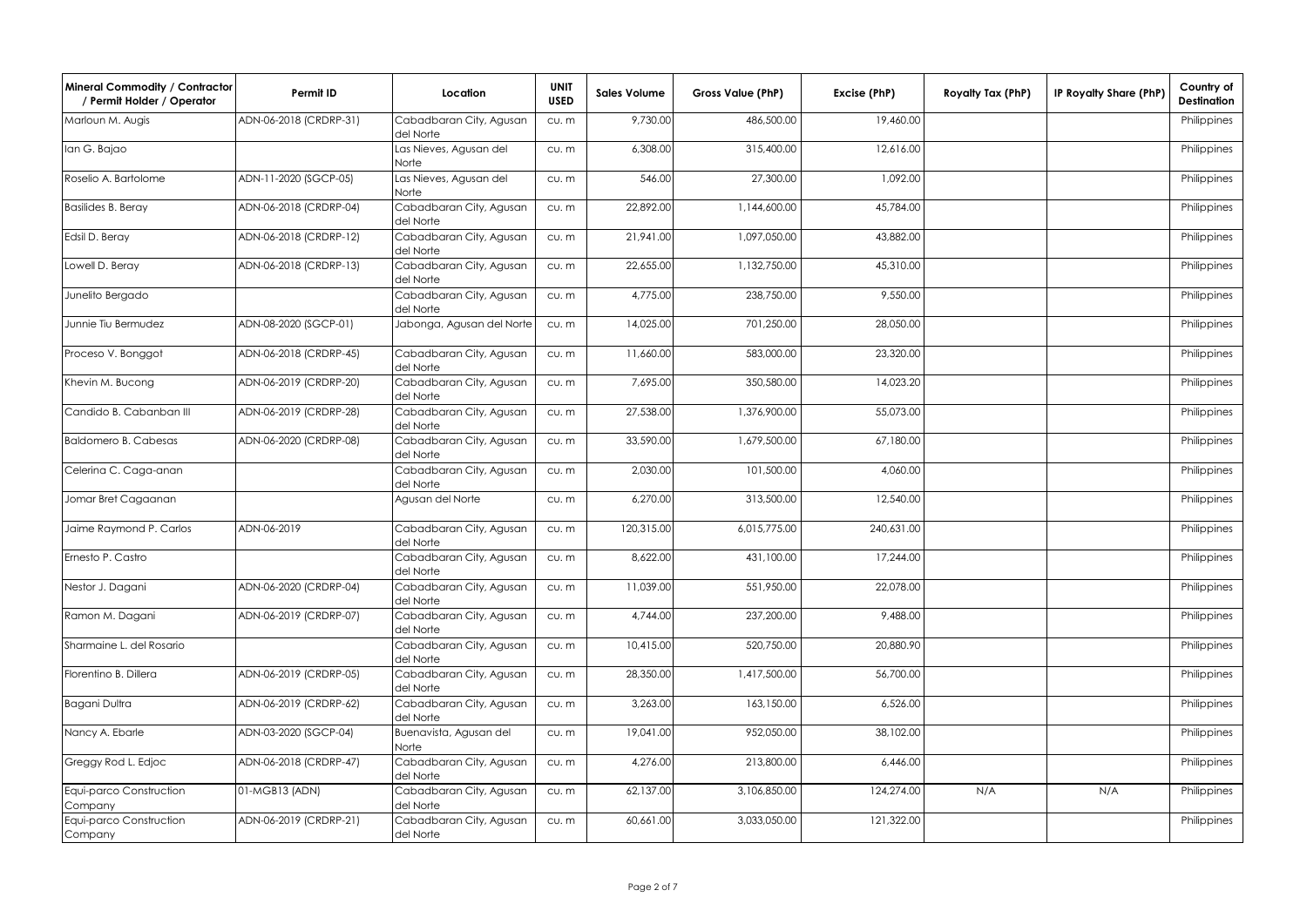| Mineral Commodity / Contractor<br>/ Permit Holder / Operator | Permit ID              | Location                             | <b>UNIT</b><br><b>USED</b> | <b>Sales Volume</b> | Gross Value (PhP) | Excise (PhP) | Royalty Tax (PhP) | IP Royalty Share (PhP) | Country of<br><b>Destination</b> |
|--------------------------------------------------------------|------------------------|--------------------------------------|----------------------------|---------------------|-------------------|--------------|-------------------|------------------------|----------------------------------|
| Moreno D. Estrada                                            | ADN-07-2017 (ISAG-03)  | Tubay, Agusan del Norte              | CU. m                      | 113,462.00          | 5,686,600.00      | 227,464.00   |                   |                        | Philippines                      |
| Lucia Estubio                                                | ADN-06-2019 (CRDRP-29) | Cabadbaran City, Agusan<br>del Norte | cu.m                       | 30,875.00           | 1,543,750.00      | 61,750.00    |                   |                        | Philippines                      |
| Peter Al Fudalan                                             |                        | Cabadbaran City, Agusan<br>del Norte | cu.m                       | 52,193.00           | 2,609,650.00      | 104,386.00   |                   |                        | Philippines                      |
| Fernando Galaroza                                            |                        | Cabadbaran City, Agusan<br>del Norte | cu.m                       | 24,050.00           | 1,157,110.00      | 46,284.40    |                   |                        | Philippines                      |
| Jayckel M. Galleto                                           | ADN-06-2019 (CRDRP-19) | Cabadbaran City, Agusan<br>del Norte | cu.m                       | 34,085.00           | 1,704,250.00      | 68,170.00    |                   |                        | Philippines                      |
| Tessie M. Galleto                                            | ADN-06-2018 (CRDRP-02) | Cabadbaran City, Agusan<br>del Norte | cu.m                       | 33,269.00           | 1,663,450.00      | 66,538.00    |                   |                        | Philippines                      |
| Merlisa A. Gella                                             | ADN-06-2019 (SGCP-18)  | Cabadbaran City, Agusan<br>del Norte | cu.m                       | 19,276.00           | 963,800.00        | 38,552.00    |                   |                        | Philippines                      |
| Ranulfo C. Gella                                             |                        | Cabadbaran City, Agusan<br>del Norte | cu.m                       | 34,208.00           | 1,710,400.00      | 68,416.00    |                   |                        | Philippines                      |
| Lolita Fe Lara-Gonzaga                                       | ADN-11-2017 (SGCP-01)  | Las Nieves, Agusan del<br>Norte      | cu.m                       | 4,958.00            | 247,900.00        | 9,916.00     |                   |                        | Philippines                      |
| Ricardo P. Gonzaga                                           |                        | Buenavista, Agusan del<br>Norte      | cu.m                       | 2,020.00            | 101,000.00        | 4,040.00     |                   |                        | Philippines                      |
| Anthony Joecil S. Hadayan                                    | ADN-06-2019 (CRDRP-09) | Cabadbaran City, Agusan<br>del Norte | cu.m                       | 1,550.00            | 77,500.00         | 3,100.00     |                   |                        | Philippines                      |
| Simplicia A. Hudieras                                        |                        | Cabadbaran City, Agusan<br>del Norte | cu.m                       | 5,915.00            | 295,750.00        | 11,830.00    |                   |                        | Philippines                      |
| Ruben A. Javier                                              | ADN-06-2019 (CRDP-57)  | Cabadbaran City, Agusan<br>del Norte | cu.m                       | 12,995.00           | 649,750.00        | 25,990.00    |                   |                        | Philippines                      |
| Samuel B. Lansang / AR-RAHMAN<br>Gen. Merchandise            |                        | Cabadbaran City, Agusan<br>del Norte | cu.m                       | 65,649.00           | 3,282,450.00      | 131,298.00   |                   |                        | Philippines                      |
| Emmanuel N. Libres                                           | ADN-03-2019 (OPE-01)   | Buenavista, Agusan del<br>Norte      | cu.m                       | 72,510.00           | 3,625,500.00      | 145,020.00   |                   |                        | Philippines                      |
| Ponciana D. Lim                                              |                        | Cabadbaran City, Agusan<br>del Norte | cu.m                       | 11,100.00           | 555,000.00        | 22,170.00    |                   |                        | Philippines                      |
| Ryan Jade D. Lim                                             |                        | Cabadbaran City, Agusan<br>del Norte | cu.m                       | 10,670.00           | 533,500.00        | 21,340.00    |                   |                        | Philippines                      |
| Randolph A. Linconada                                        | ADN-06-2020 (CRDRP-13) | Cabadbaran City, Agusan<br>del Norte | cu.m                       | 2,740.00            | 137,000.00        | 5,480.00     |                   |                        | Philippines                      |
| Esmeraldo L. Lopez                                           | ADN-06-2018 (CRDRP-01) | Cabadbaran City, Agusan<br>del Norte | cu.m                       | 43,588.00           | 2,179,400.00      | 87,176.00    |                   |                        | Philippines                      |
| Reina Joy P. Lumag                                           | ADN-06-2019 (CRDRP-42) | Cabadbaran City, Agusan<br>del Norte | CU. m                      | 8,380.00            | 419,000.00        | 16,760.00    |                   |                        | Philippines                      |
| Ryan M. Marbibi                                              |                        | Agusan del Norte                     | CU. m                      | 4,740.00            | 237,000.00        | 9,480.00     |                   |                        | Philippines                      |
| Oscar D. Montero                                             |                        | Cabadbaran City, Agusan<br>del Norte | cu.m                       | 2,647.00            | 132,350.00        | 5,294.00     |                   |                        | Philippines                      |
| Marisa Nayve                                                 | ADN-06-2020 (CRDRP-05) | Cabadbaran City, Agusan<br>del Norte | cu.m                       | 8,523.00            | 426,150.00        | 17,046.00    |                   |                        | Philippines                      |
| Aladin N. Page                                               |                        | Cabadbaran City, Agusan<br>del Norte | cu.m                       | 14,540.00           | 727,000.00        | 29,080.00    |                   |                        | Philippines                      |
| Remedios G. Pajaron                                          | ADN-06-2019 (CRDRP-34) | Cabadbaran City, Agusan<br>del Norte | cu.m                       | 46,983.00           | 2,349,150.00      | 94,146.00    |                   |                        | Philippines                      |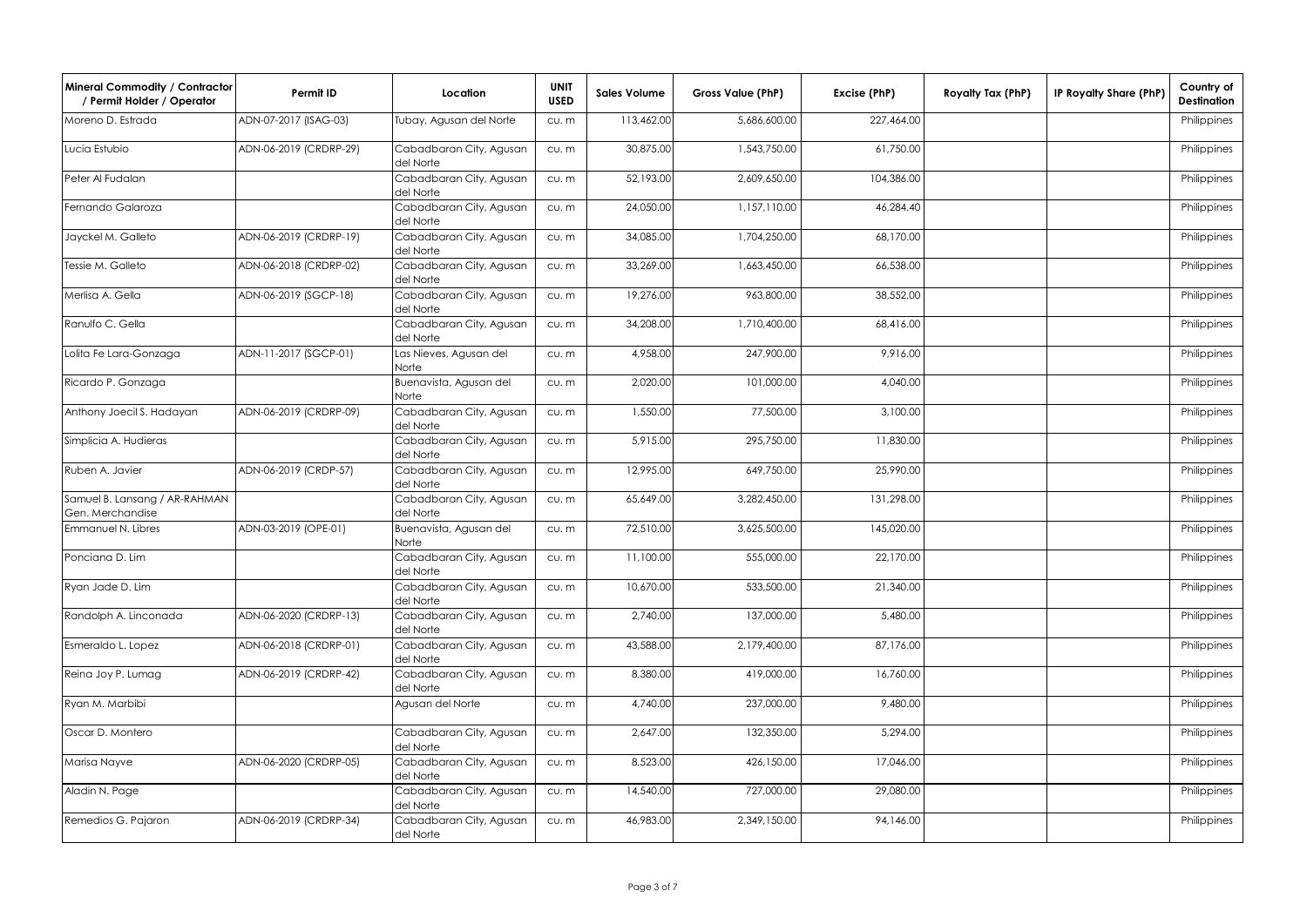| Mineral Commodity / Contractor<br>/ Permit Holder / Operator | Permit ID              | Location                             | <b>UNIT</b><br><b>USED</b> | <b>Sales Volume</b> | Gross Value (PhP) | Excise (PhP) | Royalty Tax (PhP) | IP Royalty Share (PhP) | Country of<br>Destination |
|--------------------------------------------------------------|------------------------|--------------------------------------|----------------------------|---------------------|-------------------|--------------|-------------------|------------------------|---------------------------|
| Rizza Christine U. Pia                                       | ADN-06-2019 (CRDRP-08) | Cabadbaran City, Agusan<br>del Norte | CU. m                      | 5,733.00            | 286,650.00        | 11,466.00    |                   |                        | Philippines               |
| Alex N. Pilonggo                                             | ADN-06-2019            | Cabadbaran City, Agusan<br>del Norte | cu.m                       | 12,851.00           | 642,550.00        | 25,702.00    |                   |                        | Philippines               |
| Roscoe Democrito Borja Plaza                                 | ADN-06-2018 (CRDRP-06) | Cabadbaran City, Agusan<br>del Norte | cu.m                       | 32,730.00           | 1,708,500.00      | 68,340.00    |                   |                        | Philippines               |
| Mengie M. Sabandal                                           |                        | Cabadbaran City, Agusan<br>del Norte | cu.m                       | 14,979.00           | 748,950.00        | 29,958.00    |                   |                        | Philippines               |
| Judy Salvo                                                   | ADN-06-2019 (CRDRP-58) | Cabadbaran City, Agusan<br>del Norte | cu.m                       | 12,589.00           | 629,450.00        | 25,178.00    |                   |                        | Philippines               |
| Marvin C. Sanchez                                            | ADN-06-2020            | Cabadbaran City, Agusan<br>del Norte | cu.m                       | 11,166.00           | 558,300.00        | 22,332.00    |                   |                        | Philippines               |
| St. Anne Geo Resources, Inc.                                 | ADN-07-2015 (ISAG-02)  | Tubay, Agusan del Norte              | cu.m                       | 4,281.00            | 214,050.00        | 8,562.00     |                   |                        | Philippines               |
| Beverly L. Suarez                                            | ADN-06-2019 (CRDRP-03) | Cabadbaran City, Agusan<br>del Norte | cu.m                       | 6,045.00            | 302,250.00        | 12,090.00    |                   |                        | Philippines               |
| Rene G. Tabada                                               | ADN-03-2015 (SGCP-08)  | Buenavista, Agusan del<br>Norte      | cu.m                       | 670.00              | 33,500.00         | 1,340.00     |                   |                        | Philippines               |
| Reian Boehinger S. Te                                        |                        | Cabadbaran City, Agusan<br>del Norte | cu.m                       | 33,722.00           | 1,686,100.00      | 67,444.00    |                   |                        | Philippines               |
| Melona B. Toloy                                              | ADN-07-2018 (SGCP-10)  | Tubay, Agusan del Norte              | cu.m                       | 4,940.00            | 247,000.00        | 9,880.00     |                   |                        | Philippines               |
| Triparco Development<br>Corporation                          | ADN-06-2019 (CRDP-27)  | Cabadbaran City, Agusan<br>del Norte | cu.m                       | 22,365.00           | 1,118,250.00      | 44,730.00    |                   |                        | Philippines               |
| Evelyn Triumfante                                            |                        | Cabadbaran City, Agusan<br>del Norte | cu.m                       | 5,285.00            | 264,250.00        | 10,570.00    |                   |                        | Philippines               |
| Joe Rayan Triumfante                                         |                        | Cabadbaran City, Agusan<br>del Norte | cu.m                       | 23,610.00           | 1,180,500.00      | 47,220.00    |                   |                        | Philippines               |
| Corazon C. Udarbe                                            | ADN-06-2011 (CBCP-02)  | Cabadbaran City, Agusan<br>del Norte | cu.m                       | 34,500.00           | 1,725,000.00      | 69,006.00    |                   |                        | Philippines               |
| Ana Maria C. Vargas                                          |                        | Cabadbaran City, Agusan<br>del Norte | cu.m                       | 3,410.00            | 170,600.00        | 6,824.00     |                   |                        | Philippines               |
| Alva Albarico                                                | CP (XIII-ADS) 02-49-17 | Bayugan City, Agusan del<br>Sur      | cu.m                       | 3,676.00            | 294,080.00        | 5,881.60     |                   |                        | Philippines               |
| Arnold Albarico                                              | CP (XIII-ADS) 02-0244  | Bayugan City, Agusan del<br>Sui      | cu.m                       | 400.00              | 32,000.00         | 640.00       |                   |                        | Philippines               |
| Wilfredo Albarico                                            | CP (XIII-ADS) 02-01-20 | Bayugan City, Agusan del<br>Sur      | cu.m                       | 15,053.00           | 1,204,240.00      | 24,084.80    |                   |                        | Philippines               |
| Geraldo E. Anob                                              | CP (XIII-ADS) 08-42-17 | Madrid, Agusan del Sur               | CU. m                      | 800.00              | 52,000.00         | 1,040.00     |                   |                        | Philippines               |
| Leonora Berdijo                                              | CP(XIII-ADS)02-13-17   | Bayugan City, Agusan del<br>Sur      | cu.m                       | 2,136.00            | 155,160.00        | 3,103.20     |                   |                        | Philippines               |
| Amelito F. Caguiat                                           | CP (XIII-ADS) 08-035   | Sta. Josefa, Agusan del Sur          | cu.m                       | 1,354.00            | 108,320.00        | 2,710.40     |                   |                        | Philippines               |
| Remando A. Emalay                                            | CP(XIII-ADS) 06-62-17  | San Salvador, Agusan del<br>Sur      | cu.m                       | 976.00              | 78,080.00         | 1,561.60     |                   |                        | Philippines               |
| Mary Ann R. Fuentes                                          |                        | Rosario, Agusan del Sur              | cu.m                       | 800.00              | 36,000.00         | 1,140.00     |                   |                        | Philippines               |
| Noel S. Honorio                                              | CP(XIII-ADS) 08-0214   | Sta. Josefa, Agusan del Sur          | cu.m                       | 2,322.00            | 162,540.00        | 3,250.80     |                   |                        | Philippines               |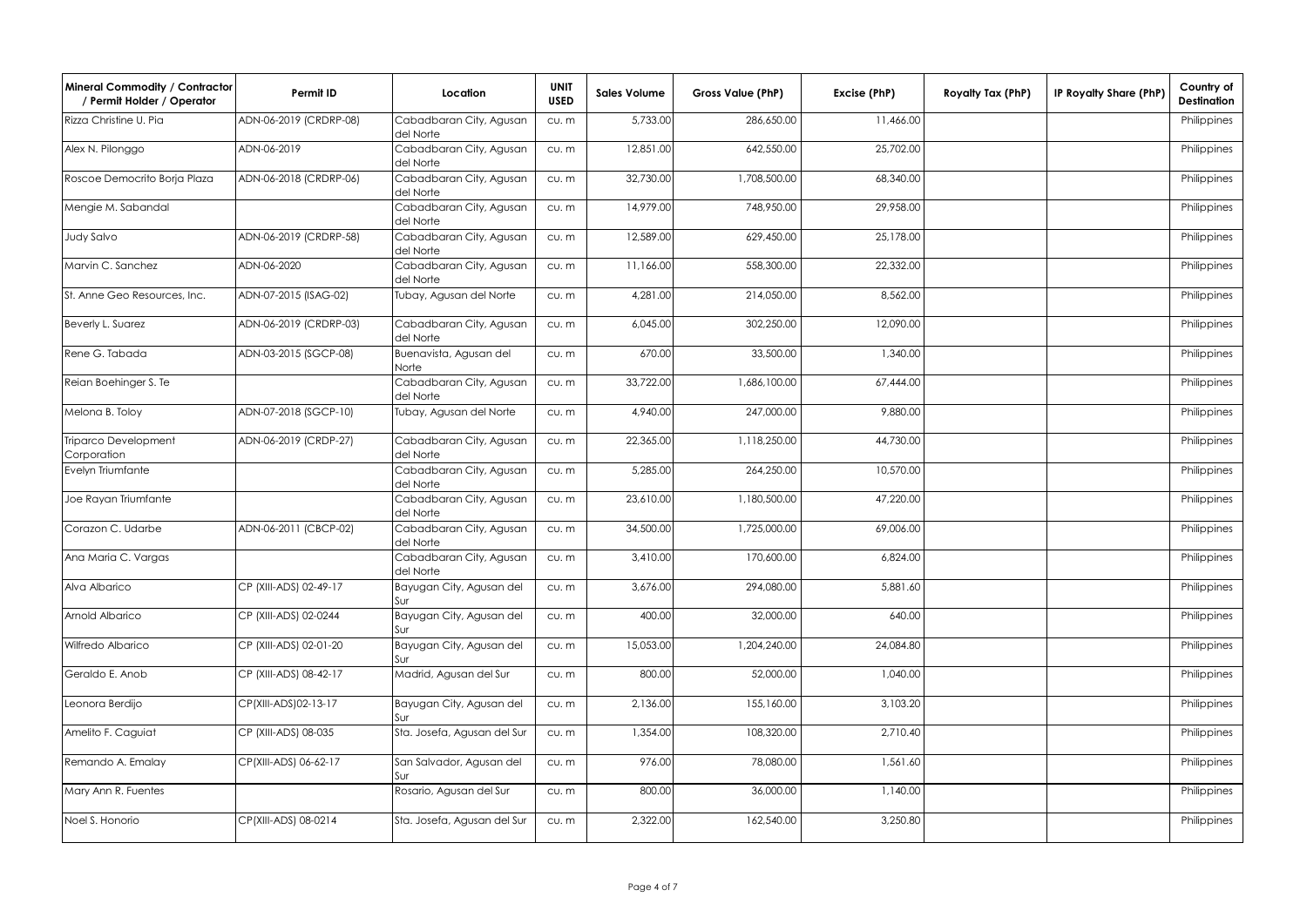| <b>Mineral Commodity / Contractor</b><br>/ Permit Holder / Operator | Permit ID               | Location                             | <b>UNIT</b><br><b>USED</b> | <b>Sales Volume</b> | Gross Value (PhP) | Excise (PhP) | Royalty Tax (PhP) | IP Royalty Share (PhP) | Country of<br><b>Destination</b> |
|---------------------------------------------------------------------|-------------------------|--------------------------------------|----------------------------|---------------------|-------------------|--------------|-------------------|------------------------|----------------------------------|
| Maricel Pagkaliwagan                                                | CP(XIII-ADS) 02-034     | Bayugan City, Agusan del<br>Sur      | CU. m                      | 21,888.00           | 1,751,040.00      | 41,574.40    |                   |                        | Philippines                      |
| Jocil S. Pasto                                                      | CP(XIII-ADS) 14-20-20   | Esperanza, Agusan del Sur            | CU. m                      | 1,060.00            | 84,800.00         | 1,115.12     |                   |                        | Philippines                      |
| Rhenalie Rose N. Salinas                                            | CP(XIII-ADS) 02-5532    | Bayugan City, Agusan del<br>Sur      | cu.m                       | 1,600.00            | 120,000.00        | 2,400.00     |                   |                        | Philippines                      |
| Robert R. Spandonis                                                 | CP(XIII-ADS) 14-02-11   | Esperanza, Agusan del Sur            | cu.m                       | 3,003.00            | 275,300.00        | 5,514.00     |                   |                        | Philippines                      |
| Marlo B. Arreza                                                     |                         | Madrid, Surigao del Sur              | cu.m                       | 1,554.80            | 116,610.00        | 6,903.31     |                   |                        | Philippines                      |
| Auberto Estrada, Jr.                                                |                         | Madrid, Surigao del Sur              | cu.m                       | 2,334.00            | 175,050.00        | 10,362.96    |                   |                        | Philippines                      |
| Mark Philip Orozco                                                  |                         | Madrid, Surigao del Sur              | cu.m                       | 881.00              | 66,075.00         | 3,911.64     |                   |                        | Philippines                      |
| Charlito Orquita                                                    |                         | Madrid, Surigao del Sur              | cu.m                       | 238.00              | 17,850.00         | 1,056.72     |                   |                        | Philippines                      |
| Cleto Sescon                                                        |                         | Carmen, Surigao del Sur              | cu.m                       | 354.00              | 26,550.00         | 1,314.24     |                   |                        | Philippines                      |
| Carlosito Sullano                                                   |                         | Madrid, Surigao del Sur              | cu.m                       | 373.00              | 27,975.00         | 1,430.04     |                   |                        | Philippines                      |
| Romel A. Vega                                                       |                         | San Miguel, Surigao del Sur          | cu.m                       | 138.00              | 10,350.00         | 645.84       |                   |                        | Philippines                      |
|                                                                     |                         |                                      | <b>TOTAL</b> (Sand)        | 1,688,731.80        | 86,187,635.00     | 3,420,877.17 |                   |                        |                                  |
| Gravel                                                              |                         |                                      |                            |                     |                   |              |                   |                        |                                  |
| Ninita A. Arreza                                                    | ADN-03-2019 (SGCP-25)   | Buenavista, Agusan del<br>Norte      | cu.m                       | 4,550.00            | 227,500.00        | 9,350.00     |                   |                        | Philippines                      |
| Proceso V. Bonggot                                                  | ADN-06-2018 (CRDRP-45)  | Cabadbaran City, Agusan<br>del Norte | CU. m                      | 22,052.00           | 1,102,600.00      | 44,104.00    |                   |                        | Philippines                      |
| Wilma B. Cadungog                                                   | ADN-06-2018 (CRDRP-025) | Cabadbaran City, Agusan<br>del Norte | CU. m                      | 833.00              | 41,650.00         | 1,666.00     |                   |                        | Philippines                      |
| Integrated Geotechnical System                                      | ADN-09-2015 (ISAG-01)   | Buenavista, Agusan del<br>Norte      | cu.m                       | 274.00              | 13,700.00         | 548.00       |                   |                        | Philippines                      |
| Jocil S. Pasto                                                      | CP (XIII-ADS) 14-20-20  | Esperanza, Agusan del Sur            | cu.m                       | 770.00              | 61,600.00         | 810.04       |                   |                        | Philippines                      |
| Marlo B. Arreza                                                     |                         | Madrid, Surigao del Sur              | cu.m                       | 1,053.20            | 78,990.00         | 4,676.21     |                   |                        | Philippines                      |
| Auberto Estrada, Jr.                                                |                         | Madrid, Surigao del Sur              | cu.m                       | 2,034.00            | 152,550.00        | 9,030.96     |                   |                        | Philippines                      |
| Alberto D. Gringin                                                  |                         | Madrid, Surigao del Sur              | cu.m                       | 396.00              | 19,800.00         | 792.00       |                   |                        | Philippines                      |
| Mark Philip Orozco                                                  |                         | Madrid, Surigao del Sur              | cu.m                       | 769.00              | 57,675.00         | 3,414.36     |                   |                        | Philippines                      |
| Charlito Orquita                                                    |                         | Madrid, Surigao del Sur              | CU. m                      | 116.00              | 8,700.00          | 515.04       |                   |                        | Philippines                      |
| Jonard K. Semafranca                                                |                         | Madrid, Surigao del Sur              | cu.m                       | 1,181.00            | 88,575.00         | 3,225.00     |                   |                        | Philippines                      |
| Cleto Sescon                                                        |                         | Carmen, Surigao del Sur              | cu.m                       | 344.00              | 25,800.00         | 1,784.88     |                   |                        |                                  |
| Carlosito Sullano                                                   |                         | Madrid, Surigao del Sur              | cu.m                       | 363.00              | 27,225.00         | 1,273.32     |                   |                        | Philippines                      |
| <b>TOTAL (Gravel)</b>                                               |                         |                                      |                            |                     | 1,906,365.00      | 81,189.81    |                   |                        |                                  |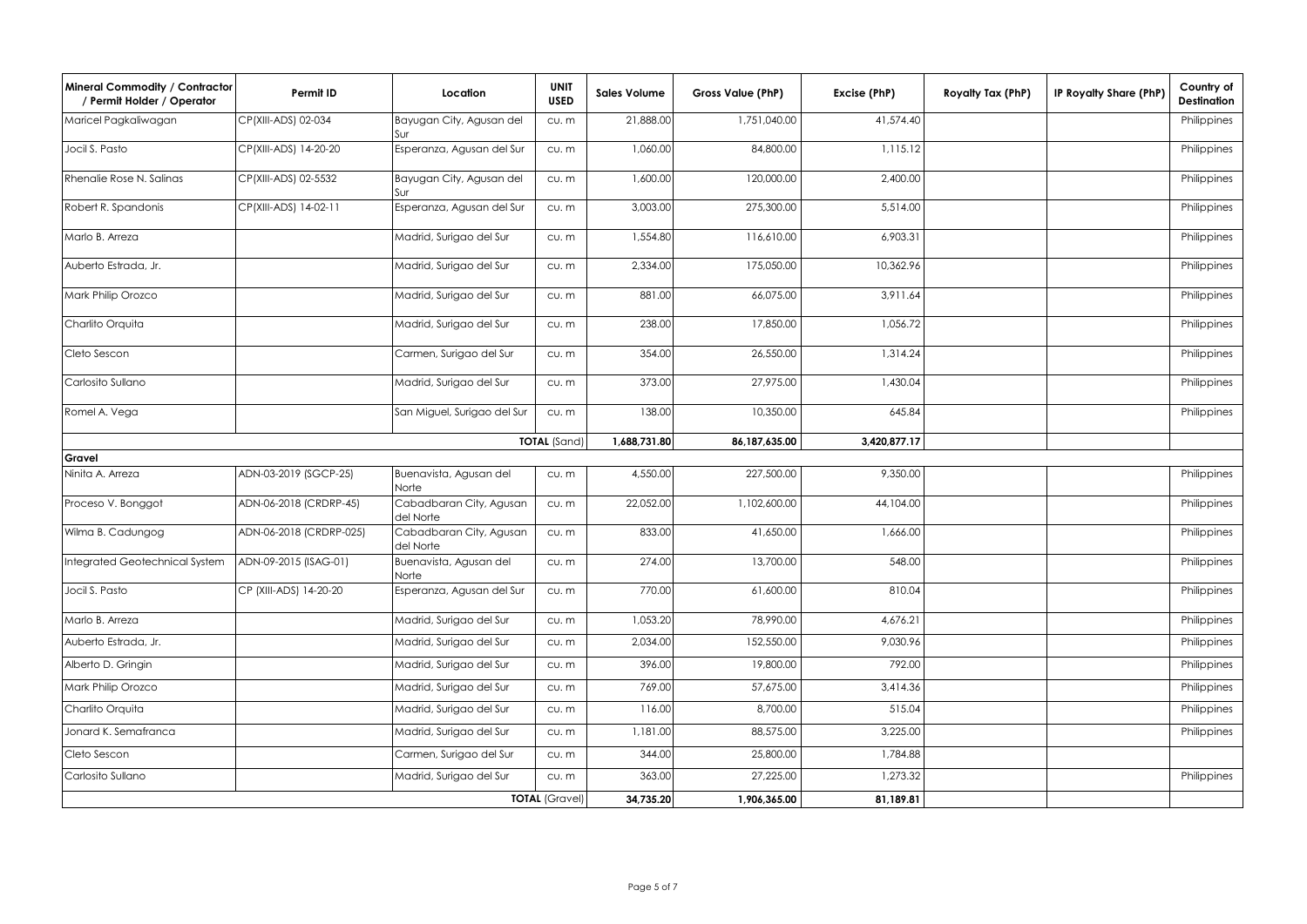| Mineral Commodity / Contractor<br>/ Permit Holder / Operator | Permit ID               | Location                             | <b>UNIT</b><br><b>USED</b> | <b>Sales Volume</b> | Gross Value (PhP) | Excise (PhP) | Royalty Tax (PhP) | IP Royalty Share (PhP) | Country of<br><b>Destination</b> |
|--------------------------------------------------------------|-------------------------|--------------------------------------|----------------------------|---------------------|-------------------|--------------|-------------------|------------------------|----------------------------------|
| <b>Sand and Gravel</b>                                       |                         |                                      |                            |                     |                   |              |                   |                        |                                  |
| Franz Josef Arquisola                                        | ADN-06-2018 (CRDP-33)   | Cabadbaran City, Agusan<br>del Norte | cu.m                       | 2,210.00            | 110,500.00        | 4,420.00     |                   |                        | Philippines                      |
| Gracelyn A. Arquisola                                        |                         | Cabadbaran City, Agusan<br>del Norte | cu.m                       | 4,968.00            | 248,400.00        | 9,936.00     |                   |                        | Philippines                      |
| Stephen Philip C. Arquisola                                  |                         | Cabadbaran City, Agusan<br>del Norte | CU. m                      | 12,518.00           | 625,900.00        | 25,036.00    |                   |                        | Philippines                      |
| Meriam Dolor Balogo                                          |                         | Santiago, Agusan del Norte           | cu.m                       | 150.00              | 7,500.00          | 300.00       |                   |                        | Philippines                      |
| James Myron Dizon                                            | ADN-06-2018 (CRDRP-60)  | Cabadbaran City, Agusan<br>del Norte | cu.m                       | 1,439.00            | 71,950.00         | 2,878.00     |                   |                        | Philippines                      |
| Evelyn A. Intino                                             | ADN-06-2018 (CRDRP-03)  | Cabadbaran City, Agusan<br>del Norte | cu.m                       | 7,740.00            | 387,000.00        | 15,480.00    |                   |                        | Philippines                      |
| Emmanuel N. Libres                                           | ADN-03-2019 (QPE-01)    | Buenavista, Agusan del<br>Norte      | cu.m                       | 39,286.00           | 1,964,300.00      | 78,572.00    |                   |                        | Philippines                      |
| <b>Baltazar S. Samson</b>                                    | CSAGP-005-2020          | Butuan City, Agusan del<br>Norte     | CU. m                      | 2,500.00            | 125,000.00        | 2,000.00     |                   |                        | Philippines                      |
| South Arkipelago Gravel and<br>Sand                          | ADN-06-2018 (CRDRP-51)  | Cabadbaran City, Agusan<br>del Norte | cu.m                       | 60,721.00           | 3,036,050.00      | 121,442.00   |                   |                        | Philippines                      |
| South Arkipelago Gravel and<br>Sand                          | MPP No. 003-2018-XIII   | Cabadbaran City, Agusan<br>del Norte | cu.m                       | 2,340.00            | 432,900.00        | 17,316.00    | N/A               | N/A                    | Philippines                      |
| Raul P. Asis                                                 | CP (XIII-ADS) 07-51-17  | Trento, Agusan del Sur               | cu.m                       | 1,424.00            | 99,680.00         | 1,993.60     |                   |                        | Philippines                      |
| Ronald P. Bad-e                                              | CP (XIII-ADS)03-1018    | Prosperidad, Agusan del<br>Sur       | cu.m                       | 4,916.00            | 442,440.00        | 17,697.60    |                   |                        | Philippines                      |
| <b>Bella Beray</b>                                           | CP (XIII-ADS) 07-01-18  | Trento, Agusan del Sur               | cu.m                       | 1,224.00            | 73,440.00         | 2,937.60     |                   |                        | Philippines                      |
| Jeanlyn Ruth P. Besoyo                                       | CP (XIII-ADS) 037       | Prosperidad, Agusan del<br>Sur       | CU. m                      | 2,986.00            | 212,420.00        | 8,496.80     |                   |                        | Philippines                      |
| Reynalda O. Blanco                                           | CP (XIII-ADS) 07-0119   | Trento, Agusan del Sur               | CU. m                      | 6,791.00            | 339,550.00        | 13,582.00    |                   |                        | Philippines                      |
| Ruby Joy T. Boloy                                            | CP(XIII-ADS)07-01-18    | Trento, Agusan del Sur               | cu.m                       | 15,041.00           | 662,850.00        | 25,748.00    |                   |                        | Philippines                      |
| Dante M. Booc                                                | CP (XIII-ADS) 07-04-17  | Trento, Agusan del Sur               | cu.m                       | 2,000.00            | 625,400.00        | 4,799.60     |                   |                        | Philippines                      |
| Mariel I. Cadiz                                              | CP(XIII-ADS) 04-018     | San Francisco, Agusan del<br>Sur     | cu.m                       | 4,997.00            | 584,850.00        | 23,394.00    |                   |                        | Philippines                      |
| Bienvenido Dacillo                                           | CP(XIII-ADS) 07-10-2019 | Sta. Josefa, Agusan del Sur          | cu.m                       | 6,501.00            | 424,150.00        | 11,556.00    |                   |                        | Philippines                      |
| Bienvenido Dacillo, Jr.                                      | CP (XIII-ADS) 08-17-13  | Sta. Josefa, Agusan del Sur          | cu.m                       | 3,320.00            | 166,000.00        | 6,640.00     |                   |                        | Philippines                      |
| Magno A. Escrin, Jr.                                         | CP(XIII-ADS) 08-11-16   | Sta. Josefa, Agusan del Sur          | cu.m                       | 4,172.00            | 208,600.00        | 8,344.00     |                   |                        | Philippines                      |
| Cornelio B. Estigoy, Sr.                                     | CP(XIII-ADS)08-22-17    | Sta. Josefa, Agusan del Sur          | cu.m                       | 17,000.00           | 850,000.00        | 34,000.00    |                   |                        | Philippines                      |
| Lecenia T. Estigoy                                           | CP(XIII-ADS)08-0121     | Sta. Josefa, Agusan del Sur          | cu.m                       | 13,500.00           | 675,000.00        | 26,400.00    |                   |                        | Philippines                      |
| Joseph Q. Gorme                                              | CP (XIII-ADS) 07-34-17  | Trento, Agusan del Sur               | cu.m                       | 1,540.00            | 77,000.00         | 3,080.00     |                   |                        | Philippines                      |
| Danilo S. Lampad                                             | CP (XIII-ADS) 02-06-16  | Bayugan City, Agusan del<br>Sur      | cu.m                       | 1,719.00            | 137,520.00        | 2,750.40     |                   |                        | Philippines                      |
| Gabriel B. Lastimosa                                         | CP (XIII-ADS) 03-32-17  | Trento, Agusan del Sur               | cu.m                       | 4,278.00            | 385,020.00        | 15,400.80    |                   |                        | Philippines                      |